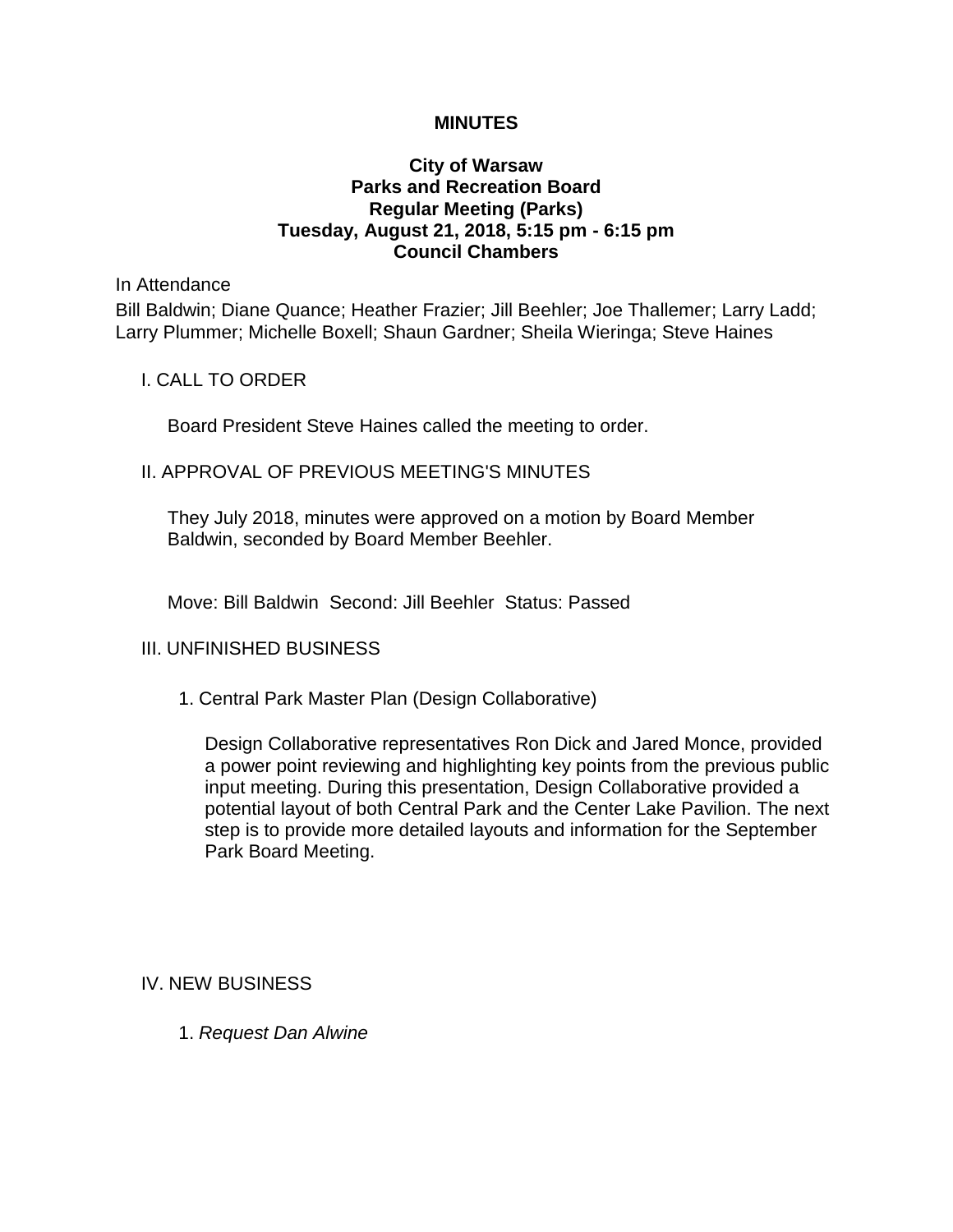Dan Alwine, representing the Warsaw Congregation of Jehovah Witness', approached the Park Board and asked for permission to have a manned cart, with religious based literature and information, displayed in Central Park for a few hours at a time during the lunch hours, preferably starting out on Fridays. Alwine advised that this would simply be a non-confrontational, reach out to the public and communicate with people who would approach them.

The Park Board members discussed the request and advised in the past, the rules have prohibited and limited individuals along with businesses providing services in the park, as it would open up the possibility of numerous others wishing to advertise their services as well. Park Board member Baldwin, advised that this may need to be further discussed with the City Attorney.

Dan Alwine's request to provide a literature cart in Central Park was denied on a motion by Board Member Ladd, seconded by Board Member Boxell.

Board Member Baldwin abstained.

Move: Larry Ladd Second: Michelle Boxell Status: Passed

#### 2. *Maintenance Report*

Maintenance Director Gardner advised the maintenance staff has been extremely busy cleaning up storm damage, both from the recent confirmed tornado along with the recent lightning strike hitting a tree at PTYC. The staff has been cleaning up trees and repairing damage all while maintaining all other park properties and locations. The recent lightning strike at PTYC caused a tree to penetrate several areas on the roof, leading to water damage with recent rain, electrical issues and even issues with natural gas to the building. Superintendent Plummer stated he had contacted the insurance company, Royalty Roofing has been placing temporary patches on the roof as well as preparing quotes for roof replacement, and that the project is just simply awaiting on the insurance adjuster.

Within the last few weeks the basketball courts at Richardson-Dubois Park have been improved from grass sprouting to K&M Asphalt stripping the court. A new water line has been installed at Rotary Park, for a possible drinking fountain and a permanent power structure has been placed on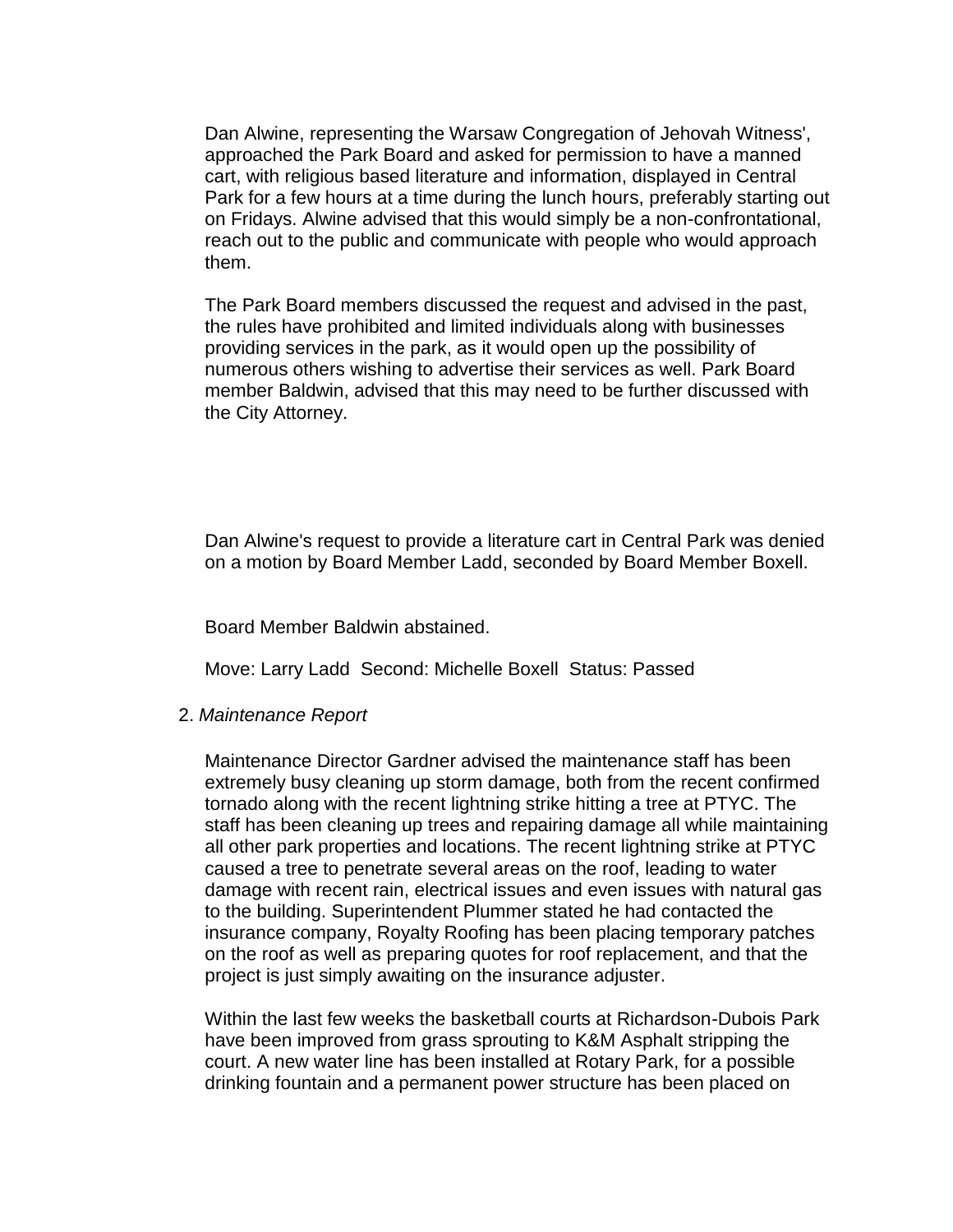Indiana Street to accommodate the power needs for the Family Carnival. This permanent structure was also built for the possibility of needing to further expand it.

# 3. *Recreation Report*

Recreation Director Wieringa thanked Shaun and his staff for their help during all the events from helping with setup, preparing the electrical, tear down, and clean up for the events. Wieringa advised she was very pleased with Family Carnival this year and that with the added activities, games, and bounce houses lines had a shorter waiting period. Although all summer recreation staff are done for the summer, the skate park is still open and attendance continues to improve.

Wieringa stated she is now working on planning for both the fall and winter events.

# V. OTHER MATTERS TO COME BEFORE THE BOARD

Board Member Baldwin advised he felt he owed the Board an explanation for why he thought the City Attorney should be contacted about the literature cart in Central Park. Baldwin stated he was worried that by allowing the literature cart in Central Park, it would open the opportunity to everyone and would possibly lead individuals to avoid the area all together.

Superintendent Plummer informed the Board the iStrike lightning detection devices should ship within the next week. It should be a relatively quick install, as all areas have been prepped for the install.

#### VI. MEETING REVIEW

#### VII. ADJOURNMENT

There being no further matters to come before the Board, the meeting was adjourned.